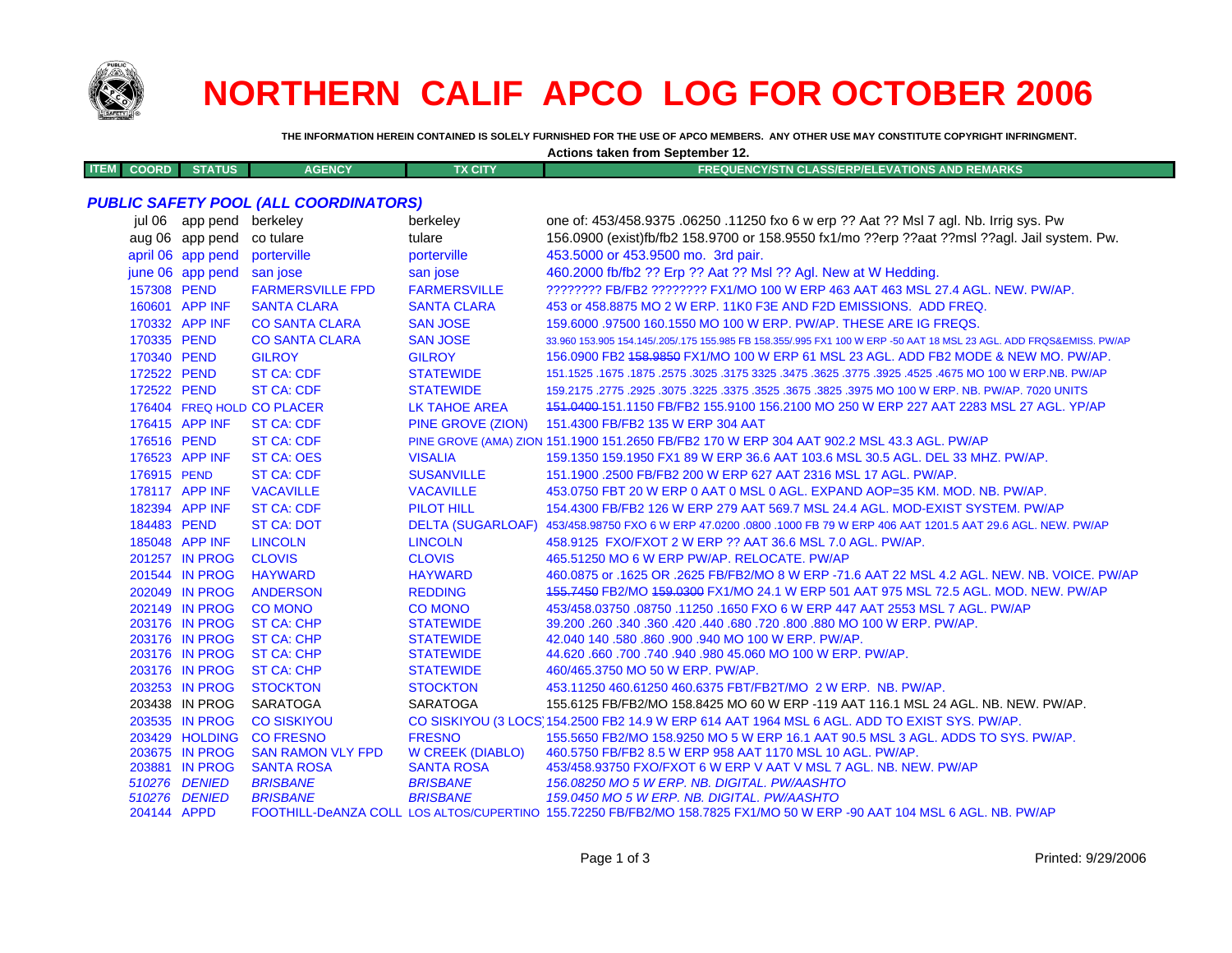**THE INFORMATION HEREIN CONTAINED IS SOLELY FURNISHED FOR THE USE OF APCO MEMBERS. ANY OTHER USE MAY CONSTITUTE COPYRIGHT INFRINGMENT.**

**Actions taken from September 12.**

| <b>ITEM</b>      | <b>COORD</b> | <b>STATUS</b>  | <b>AGENCY</b>                                                | <b>TX CITY</b>     | <b>FREQUENCY/STN CLASS/ERP/ELEVATIONS AND REMARKS</b>                                              |
|------------------|--------------|----------------|--------------------------------------------------------------|--------------------|----------------------------------------------------------------------------------------------------|
|                  | 100114 APPD  |                | <b>UNITED PARCEL SVC</b>                                     | <b>STOCKTON</b>    | 457.71250.78750.88750.467.18750.51250 MO 5 W ERP NB. IG/EWA, MOD.                                  |
|                  | 100453 APPD  |                | <b>UNITED PARCEL SVC</b>                                     | <b>ROCKLIN</b>     | 457.71250.78750.88750 467.18750.51250 MO 5 W ERP NB. IG/EWA, MOD.                                  |
|                  | 100806 APPD  |                | <b>UNITED PARCEL SVC</b>                                     | <b>ANDERSON</b>    | 457.71250 .78750 .88750 467.18750 .51250 MO 5 W ERP NB. IG/EWA. MOD.                               |
|                  | 203878 APPD  |                | <b>SANTA MARIA</b>                                           | <b>SANTA MARIA</b> | 453.8500 FB/FB2/MO 25 W ERP -62 AAT 79.6 MSL 12.1 AGL, NB. PW/AP                                   |
|                  |              | 204274 IN PROG | <b>CO BUTTE</b>                                              | <b>CO BUTTE</b>    | 159.0750 MO/MO3 2 W ERP. NB. PW/AP                                                                 |
|                  |              | 204279 IN PROG | <b>PALO ALTO</b>                                             | <b>PALO ALTO</b>   | 453/458.6375 458.4125 .5125MO 4 W ERP NB, NEW, PW/AP                                               |
|                  | 204317 APPD  |                | <b>CO PLACER</b>                                             | <b>CO PLACER</b>   | MED 1-10 + 458 MO 100 W ERP ??AAT ?? MSL ?? AGL. INCR MO COUNT. PW/AP.                             |
|                  | 204318 APPD  |                | <b>CO PLACER</b>                                             | <b>CO PLACER</b>   | MED 1-10 + 458 MO 1 W ERP ??AAT ?? MSL ?? AGL. INCR MO COUNT. PW/AP.                               |
|                  | 204321 APPD  |                | <b>CO SAN JOAQUIN</b>                                        | <b>STOCKTON</b>    | 155,4000 FB/MO 200 W ERP 18 AAT 4.5 MSL 25 AGL. CENTRALIZE DISPATCHING, PW/AP.                     |
|                  | 032131 APPD  |                | PG&E                                                         | <b>ESPARTO</b>     | 153.6050 153.7250 FB/MO 19 W ERP652 AAT 928 MSL 41 AGL, MOD, NB, IG/UTC                            |
|                  | 03213x APPD  |                | PG&E                                                         | <b>ELMIRA</b>      | 153.6050 153.7250 FB/MO 275 W ERP -9 AAT 25 MSL 31 AGL, MOD, NB, IG/UTC                            |
|                  |              | 204497 IN PROG | <b>EUREKA</b>                                                | <b>EUREKA</b>      | 4 UHF FXO 10 W ERP. NEW. WB.                                                                       |
|                  | 032969 APPD  |                | <b>SAN BRUNO</b>                                             | <b>SAN BRUNO</b>   | 460/465.53750 MO 2 W ERP. NB. F1D/F3E. PW/IMSA                                                     |
|                  | 204514 APPD  |                | <b>CO KERN</b>                                               | <b>ARVIN</b>       | 460.28750 FB/FB2/FX1/MO 200 W ERP -135.1 AAT 135 MSL 18.2 AGL, NB, PW/AP                           |
|                  | 644150 APPD  |                | <b>ORLEANS VFD</b>                                           | <b>ORLEANS</b>     | 155.7750 FB2/MO 151.4750 MO 6 W ERP 990 AAT 1832 MSL 12 AGL. NEW. PW/FCCA.                         |
|                  | 644152 APPD  |                | <b>YREKA</b>                                                 | <b>YREKA</b>       | 173.28750 FXO 20 W ERP -87 AAT 922 MSL 35 AGL. MULTI SITES, ADD TO EXIST SYS. PW/                  |
|                  | 204655 APPD  |                | <b>LATHROP</b>                                               | <b>LATHROP</b>     | 460/465.56250 FXO/MO 4 W ERP -4.5 AAT 3 MSL 6 AGL, NB, PW/AP                                       |
|                  |              | 204674 IN PROG | STANISLAUS REGIONAL ANGLES CAMP                              |                    | 153.770 155.3700 158.7300 155.1150 158.8650 151.0100 154.9950 155.4300 155.0850 FB/FB2             |
|                  |              | 204674 IN PROG | STANISLAUS REGIONAL ANGLES CAMP                              |                    | 554.6 AAT 917.7 MSL 34.2 AGL. ADD SEC SITE, WB, PW/AP                                              |
|                  | 204707 APPD  |                | ST CA: CHP                                                   | <b>VALLEJO</b>     | 39.4600 45.8600 154.9200 155.4750 460.0250 FB 155.4600 465.0250 FX1 60 W ERP 8.5 AAT 36 MSL 29 AGL |
|                  | 204709 APPD  |                | <b>PORTERVILLE</b>                                           | <b>PORTERVILLE</b> | 453,9500 FB/FB2/FX1 178 W ERP 49.9 AAT 201 MSL 23 AGL, ADD TO SYS. PW/AP.                          |
|                  | 644161 APPD  |                | HUM BAY HARB R&C DISTEUREKA                                  |                    | 158.8500 FB2/MO 155.5200 MO 75 W ERP -32.2 AAT 1 MSL 21.3 AGL. NEW. PW/FCCA                        |
|                  | 204822 APPD  |                | EB REGIONAL PARKS                                            | CONTRA COSTA CO    | 46.3400 FB/MO 443 AAT 616 MSL 27 AGL. ADDS TO ALL EXIST SITES. PW/AP                               |
|                  |              | 204833 WDRN?   | ST CA: CHP                                                   | <b>STATEWIDE</b>   | 39.92000 MO 75 W ERP 6000 UNITS. INADVERTENTLY DELETED. ADDING BACK. PW/AP                         |
|                  | 204853 APPD  |                | ST CA: CHP                                                   | <b>TRUCKEE</b>     | 39.4600 FB/FB2 45.8600 FX1 154.9200 FB 155.4750 FB/FB2 79 W ERP -143 AAT 1807 MSL 27 AGL, MOD,     |
|                  | 204893 APPD  |                | ST CA: DOJ                                                   | <b>CHICO</b>       | 154,6800 FB 155,4600 FX1 71 W ERP -44.2 AAT 66.4 MSL 10.7 AGL, ADD TO SYS, PW/AP                   |
| 470-512 MHz POOL |              |                |                                                              |                    |                                                                                                    |
|                  |              | 202214 IN PROG | <b>CO MARIN</b>                                              | <b>BODEGA</b>      | 483.9500 .3750 484.8750 490.8000 488.9750 489.3250 .7000 490.1000 .7250                            |
| <b>CONTINUES</b> |              |                | FB/FB2 200 W ERP 39 AAT 218 MSL 30 AGL, ADD TO EXIST, YP/AP. |                    |                                                                                                    |

|  | 800 MHz PUBLIC SAFETY (GP. YP. GF. YF) & Commi Users |                 |                                                                                             |
|--|------------------------------------------------------|-----------------|---------------------------------------------------------------------------------------------|
|  | 201289 IN PROG CO CONTRA COSTA                       | <b>MARTINFZ</b> | 482.5750 483.0000 483.4000 483.7750 FB8/MO8 137 W ERP 239 AAT 273 MSL 36.6 AGL. PW/AP, NEW. |
|  | <b>LUILIU INIINOU LUUCUUNIIN UUUIN</b>               | <u>UNIVER</u>   | ורזוזוי ובוטרו עיב ונשט וויעז וטד וויום זון טע טווושט וויטט אינטער טעט.בעטר טעם וועם        |

A ORINDA

202278 IN PROG CO MARIN

201279 IN PROG CO CONTRA COSTA

|             | jul 06 app pend | co monterey                               | co monterey         | 856.71250 or 856.26250 Fbt/mo ?? Erp ?? Aat ?? Msl ?? Agl. Gp/ap. Mdt channel.                      |
|-------------|-----------------|-------------------------------------------|---------------------|-----------------------------------------------------------------------------------------------------|
|             |                 | 156156 APP INF CHABOT-LOS POSADAS HAYWARD |                     | 222.2222 FB2/MO 65 W ERP 22 AAT 12.1 MSL 10.5 AGL, NEW GP/AP.                                       |
|             |                 | 176408 FREQ HLD ST CA: P&R                | PINE GROVE (ZION)   | 856.7375 858.7625 FB/FB2/FX1/MO 184 W ERP 282.9 AAT 902 MSL 43.3 AGL. ADD 2N CHNL MINOR MODS. GP/AP |
|             | 180044 APP INF  | <b>CO NAPA</b>                            | <b>BERRYESSA PK</b> | 856.96250 FB 280 W ERP 647.2 AAT 932 MSL 6.1 AGL. ADD TO EXIST. GP/AP. MOB DATA.                    |
|             | 181958 APP INF  | <b>OAKLAND</b>                            | <b>OAKLAND</b>      | 858.93750 FB2/FX1/MO 105 W ERP -3 AAT 91.4 MSL 18.9 AGL, ADD NEW FREQ, PW/AP                        |
| 183985 PEND |                 | ST CA: DOT                                |                     | LEE VINING (CONWAY 859.73750 FB/FB2 860.98750 FB 496 W ERP 98 AAT 2560 MSL 30.5 AGL. MOD. GP/AP.    |
|             | 202627 IN PROG  | <b>STOCKTON</b>                           | <b>STOCKTON</b>     | 856.23750 859.48750 FB/FB2/MO 75 W ERP 40.3 AAT 5.8 MSL 122 AGL, EXIST, ADD SITE, GP/AP             |
| 644156 APPD |                 | <b>LODI USD</b>                           | <b>SAN ANDREAS</b>  | 858.43750 .46250 FB2/FX1/MO 100 W ERP 523 AAT 834 MSL 128 AGL. GF/FCCA. RESTORAL.                   |
|             |                 |                                           |                     |                                                                                                     |

A 483.6525 .1750 485.6250 484.2000 489.8500 FB2/MO 200 W ERP 566 AAT 745 MSL 60.7 AGL. NEW. PW/AP

482.7250 489.2500 490.0500 FB8/MO 33 W ERP 487 AAT 583 MSL 43 AGL. PW/AP